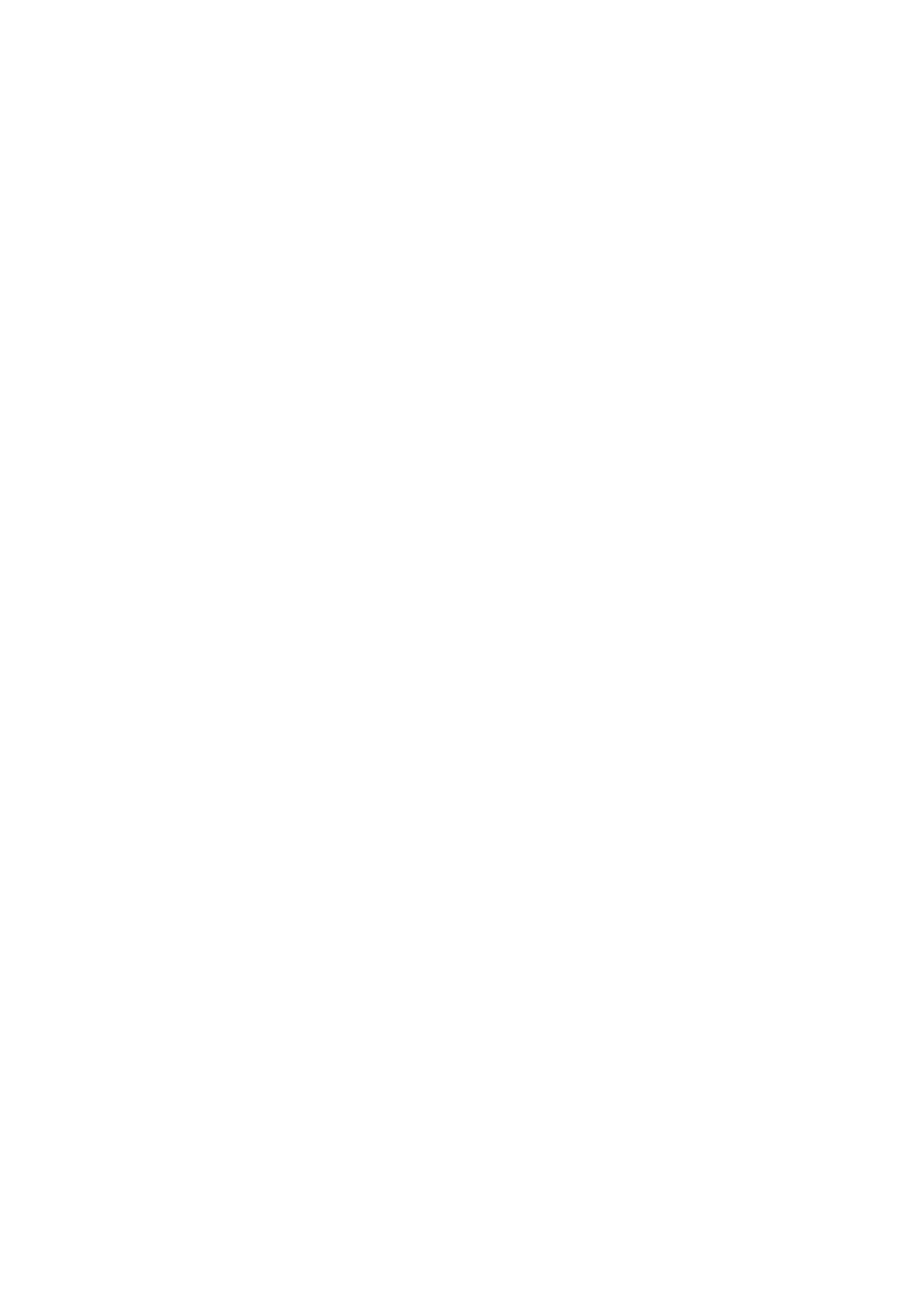# European Citizens' Panel on the future of Europe

# Evaluation Report

Dominik Hierlemann und Christian Huesmann

### **Contents**

| Imprint |                                                                   | 19 |
|---------|-------------------------------------------------------------------|----|
|         | 3. Five conclusions drawn from the first European Citizens' Panel | 18 |
|         | 2. Evaluation: Citizens' Panel from 04 - 06 May 2018              | 8  |
|         | 1. The project: Citizens' Panel on the future of Europe           | 4  |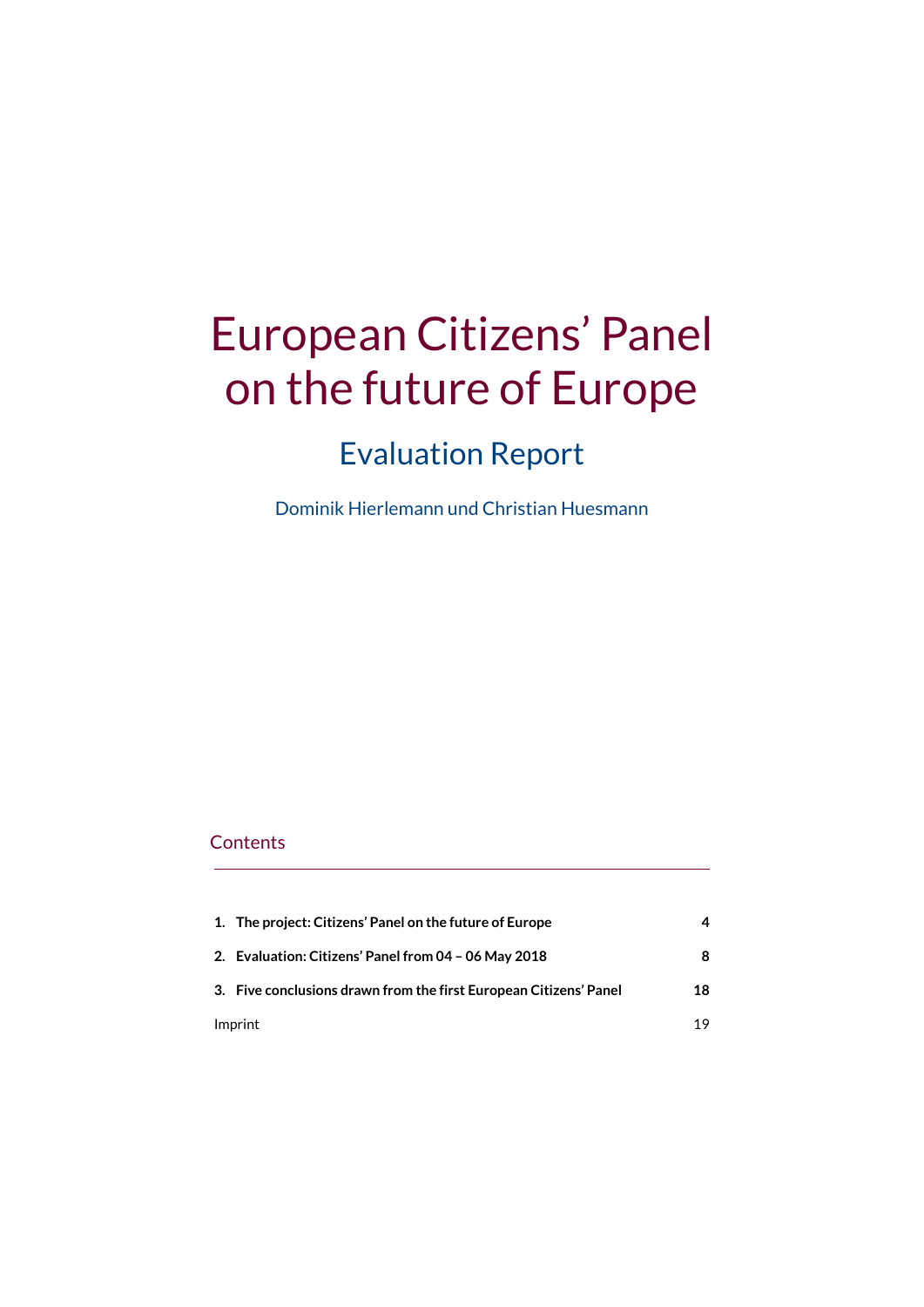# 1. The project: Citizens' Panel on the future of Europe

### Profile: Citizens' Panel on the future of Europe

| <b>INITIATOR</b>                        | $\blacksquare$ The European Commission                                                                                                                                    |
|-----------------------------------------|---------------------------------------------------------------------------------------------------------------------------------------------------------------------------|
| <b>HOST</b>                             | The Economic and Social Committee<br>ш                                                                                                                                    |
| <b>ORGANISATIONS</b><br><b>INVOLVED</b> | Kantar, service provider responsible for the organisation of the process and the recruitment<br>п<br>of all participants. Working together with:                          |
|                                         | Missions Publiques, conception and moderation of the event.                                                                                                               |
|                                         | The Democratic Society, conception and moderation; working with individual facilitators<br>П<br>as well as experts from the European Policy Centre.                       |
| <b>ACADEMIC PARTNER</b>                 | <b>B</b> Bertelsmann Stiftung, advisor; conception and evaluation of the event (04 – 06 May 2018)                                                                         |
| <b>TOPIC</b>                            | <b>Permission 1</b> Preparation of an online questionnaire from the European Commission, made available for all<br>EU citizens on the website of the European Commission. |
|                                         | ■ The subject of the proposed questionnaire is "The future of Europe".                                                                                                    |
|                                         | First transnational deliberative citizen participation on this scale                                                                                                      |
| <b>BACKGROUND</b>                       | Integral part of the Commission's active participation in citizen consultations in EU Member States.<br>$\Box$                                                            |
| <b>AIMS</b>                             | Preparation of twelve open and closed questions that identify the interests of all EU citizens and lead<br>to an online questionnaire.                                    |
|                                         | $\blacksquare$ Implementation of an additional participative element at EU level to give citizens a more concrete<br>idea of what the EU is and does.                     |
|                                         | Experimenting with a transnational dialogue involving citizens from 27 countries.                                                                                         |
| <b>TIMELINE</b>                         | Citizens' Panel and preparation of the questionnaire: $4 - 6$ May 2018                                                                                                    |
|                                         | Online phase of the questionnaire: 9 May 2018 - 9 May 2019<br>П                                                                                                           |
| <b>PROCESS MODULES</b>                  | Preparatory meeting in Brussels with stakeholders.<br>$\blacksquare$                                                                                                      |
|                                         | Recruitment of randomly selected citizens from 27 EU countries (two to six citizens per country).<br>$\mathcal{L}_{\mathcal{A}}$                                          |
|                                         | Event on European Commission premises on 5 and 6 May to develop the questionnaire.<br>п                                                                                   |
|                                         | Online phase of the questionnaire.<br>П                                                                                                                                   |
| <b>RESULTS</b>                          | First transnational dialogue with 100 randomly selected citizens from 27 EU Member States.<br>П                                                                           |
|                                         | Online survey on the future of Europe in which all EU citizens can take part.<br>П                                                                                        |
|                                         | ADDITIONAL INFORMATION   https://ec.europa.eu/consultation/runner/Future-of-Europe?surveylanguage=en                                                                      |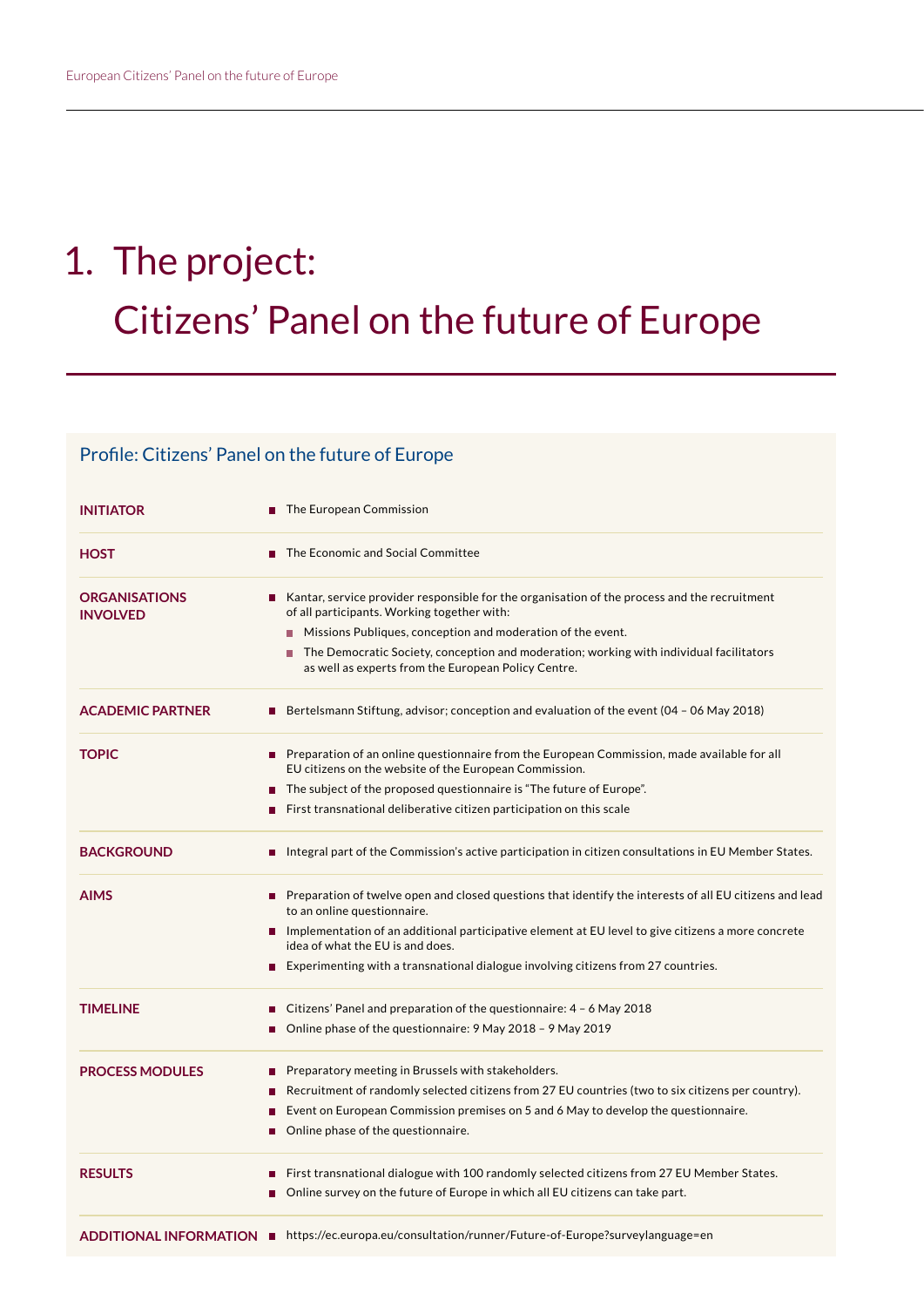### Citizens' Panel on the future of Europe

New forms of democratic participation are gaining ground rapidly. Many EU Member States have reacted to their citizens' increasing demands for participation. There are more and more new ways to participate in political discussions and decision-making on both local and national level. By participating in the European Citizens' Initiative, online consultations by the Commission, or European Citizens' Dialogues, EU citizens can also take an active part in policymaking at the European level.

A wide range of different citizens' consultations began in EU Member States in spring 2018 on the instigation of the President of the French Republic, Emmanuel Macron, with the support of the other European heads of state and government and the European Commission. With European Parliament elections coming up in May 2019, this has prompted a transnational discussion about the future of the EU.

As part of this debate, the Citizens' Panel on the future of Europe, which was organised by the Commission and took place from  $4 - 6$  May 2018 (5 May: Europe Day), brought together 100 citizens from all EU27 Member States to discuss the future of Europe. Kantar, a service provider in the field of market research, working together with different organisations in the field of par*"The panellists are made up of 100 people from across Europe, chosen at random in a way that ensures the diversity of the European population – women and men, young and old, from all socioprofessional backgrounds and living in urban, rural or semi-urban areas."*

ticipation, was assigned with the the organisation and facilitation of the process. For example, participants from all over Europe were selected at random in order to represent the diversity of Europe and its citizens. The Bertelsmann Stiftung acted as an academic partner and was responsible for evaluating the event.

The aim of the Citizens' Panel was to develop 12 questions for an online survey on the future of Europe – created by EU citizens for EU citizens. Open and closed questions were combined in such a way that citizens could complete the questionnaire quickly and easily.

The online survey was launched in all EU languages on 6 May 2018. Initial results are scheduled for discussion by heads of state and government in December 2018. A definitive report will be submitted on 9 May 2019 during the EU27 Summit in Sibiu, Romania.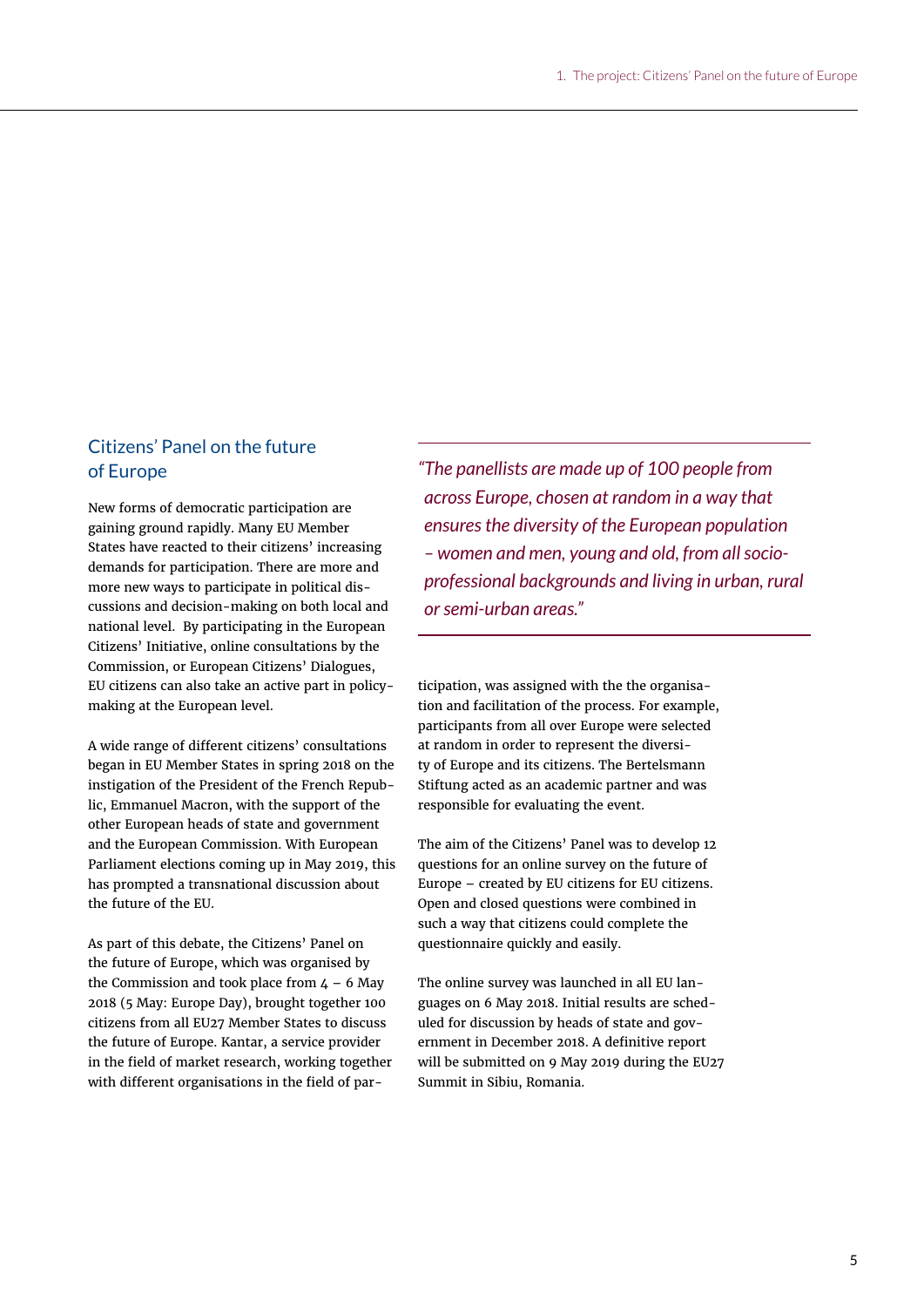### PROGRAM

### Day of the Citizens' Panel from 04 – 06 May 2018

## **FRIDAY 4 MAY** Arrival of Panellists and Welcoming Event **SATURDAY 5 MAY** 08:45-09:30 Registration and welcome 09:30-12:30 Panel and Working Groups Citizens work together to identify the main topics of the questionnaire – first in a plenary situation, than in smaller working groups.  $\blacksquare$  In addition to their own interests, they take into account the manifold backgrounds of European citizens 12:30-14:00 Lunch 14:00-17:30 Panel and Working Groups ■ Citizens prioritise three topics per working group and present them in the plenum All citizens vote for 12 topics to be formulated into questions – this is done by Kantar overnight, with the help of one representative of each working group 18:30 Meeting in Hotel Thon lobby and transfer by bus to Leon Restaurant 19:00-21:00 Dinner **SUNDAY 6 MAY** 08:15-09:00 Registration and welcome 09:00-13:00 Panel and Working Groups ■ Citizens approve or alter the presented questions, first in the Working Groups, then in a plenary session All citizens vote for 12 final questions of the questionnaire Departure of Panellists and end of the event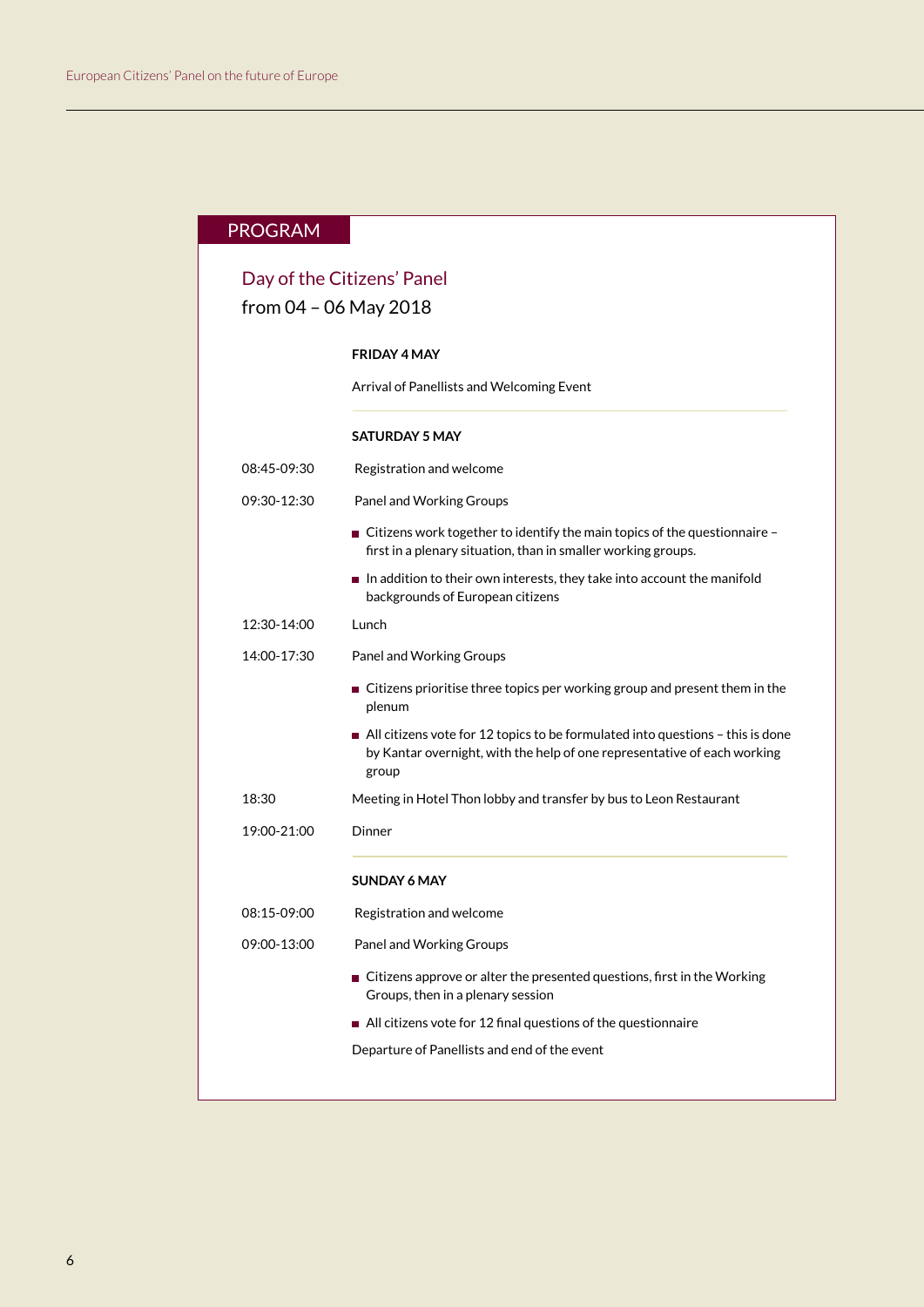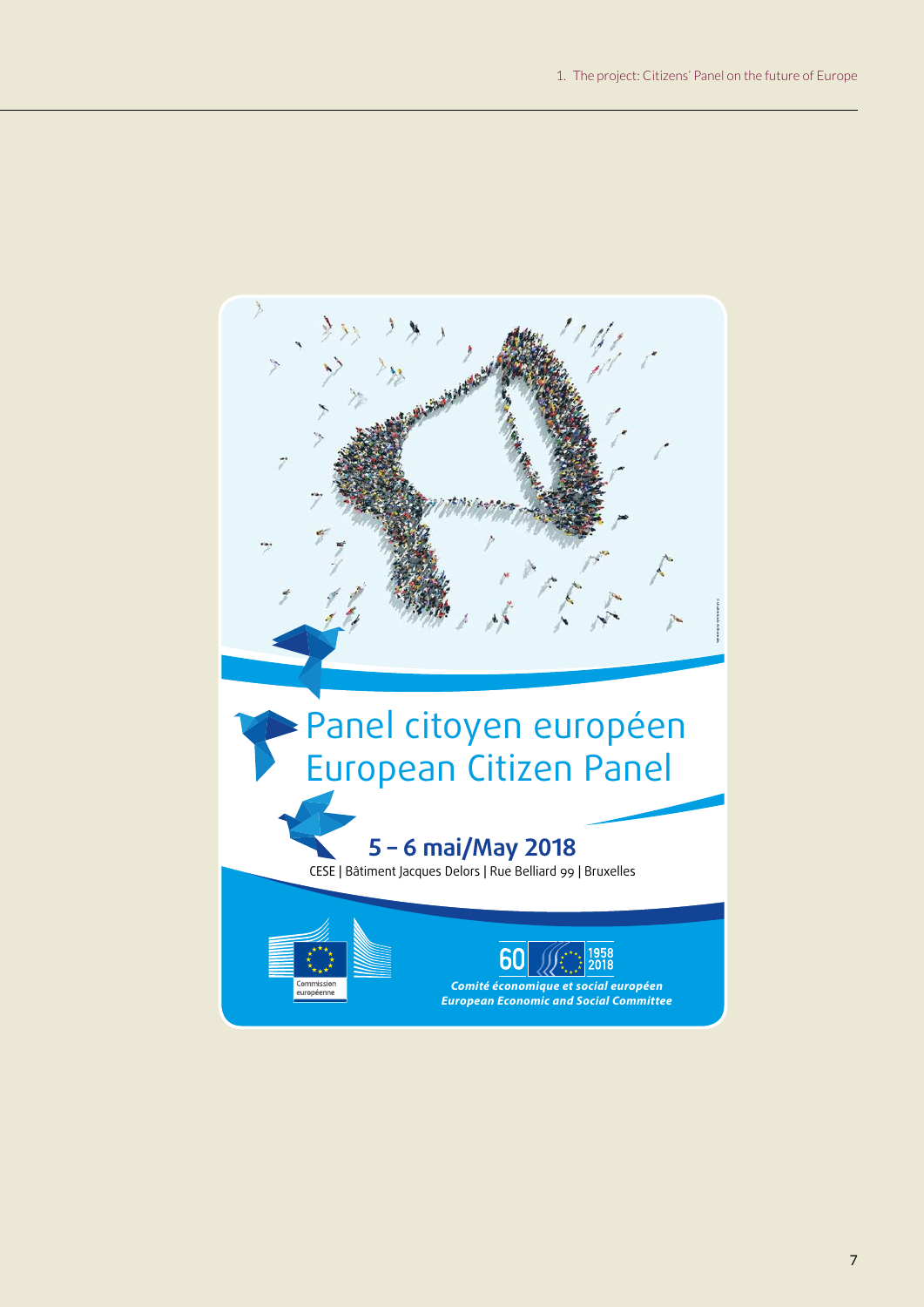# 2. Evaluation: Citizens' Panel from 04 – 06 May 2018

### **MAIN FINDINGS**

➔ **Participants in the first European Citizens' Panel saw it as a great success. More than 85% rated the event as "excellent" to "good".**

This is also a very good rating in comparison with other participation processes, so the event was a complete success in the opinion of the participants. It is worth mentioning that the overall rating of the Citizens' Panel was almost entirely positive irrespective of national borders.

➔ **More than 85% of participants say that the Citizens' Panel has influenced their view on the EU positively and an overwhelming majority of participants would recommend the event to friends and relatives.**

The success of the event is not least that participants were able to gain a better insight into the EU and its many benefits. In combination with the impressively positive evaluation of the process, the participants have also become ambassadors for successful participation at EU level, and ultimately in the EU itself.

➔ **Cultural diversity is an asset, language not a major hurdle.**

Evaluation of the discussions and results clearly show that language differences are not automatically an obstacle for successful participation. The fact that the discussions were enriched by the presence of diverse points of view from different countries and cultures was considered particularly praiseworthy by participants.

➔ **More than 80% of participants were either satisfied or highly satisfied with the results of the event.**

The results achieved by joint efforts are the core element of every participation process. The participants were deeply satisfied with the questions they created, which once again underlines the success of the event.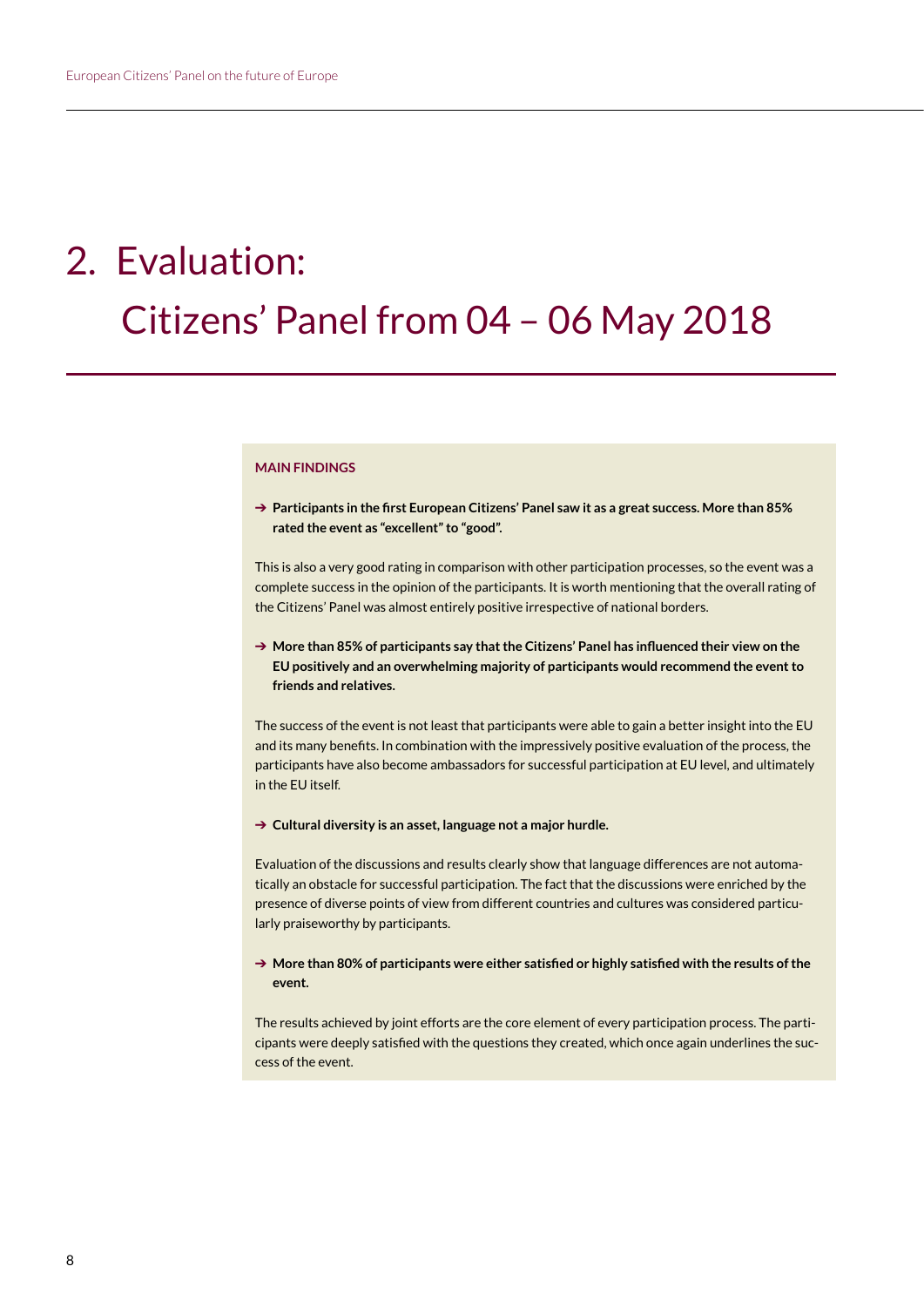**GENERAL EVALUATION: Citizen participation at European level works! More than 85 per cent of citizens gave the Citizens' Panel the rating "very good" or "good".** 

Our first point of interest was how the participants who responded rate the European Citizens' Panel. We asked the following question: "How do you rate today's event overall? – Very good (1), good (2), satisfactory (3), mediocre (4), or bad (5)." The response was unambiguous: more than 85 per cent of the participants gave the European Citizens' Panel the rating "very good" or "good". Only about 13 per cent of participants gave the event the rating "satisfactory" or "mediocre". Not one participant asked gave the Citizens' Panel the rating "bad". The resultant mean rating is a very good 1.7.

The response regarding the transnational element of the Citizens' Panel was particularly positive. One participant stated that "It was nice to be able to interact with other people from different nationalities." Only a few participants did not find the groups diverse enough.

The composition of the groups was a result of the large amount of translation resources used, which meant that translations into all languages could not be provided for every group. Monitoring also revealed that the ability of participants to understand each other was more important for the success of the event than maximising the diversity of the groups.

*"I liked being together with and understanding other European citizens."*

A participant at the event



### **In general: How do you rate today's event?**

### **OVERVIEW OF METHODS**

The evaluation of the Citizens' Panel in Brussels is based on three core elements. Firstly, there was the standardised questionnaire with an extremely high response rate of 95 per cent. Besides questions about overall satisfaction with the event, the questionnaire also explicitly asked about various organizational elements, the quality of the process and dialogue, and satisfaction with the results achieved.

Then the results of the evaluation of this questionnaire were supplemented with participants' remarks on the open questions "What did you like about the event? What could have been improved? What did you learn?", which were also part of the questionnaire.

Monitoring was the third element which accompanied the evaluation. Observers from the Bertelsmann Stiftung were present at the event to monitor various criteria related to the quality of organization, process and results.

This report evaluates the European Citizens' Panel which took place from 4 to 6 May 2018 in Brussels.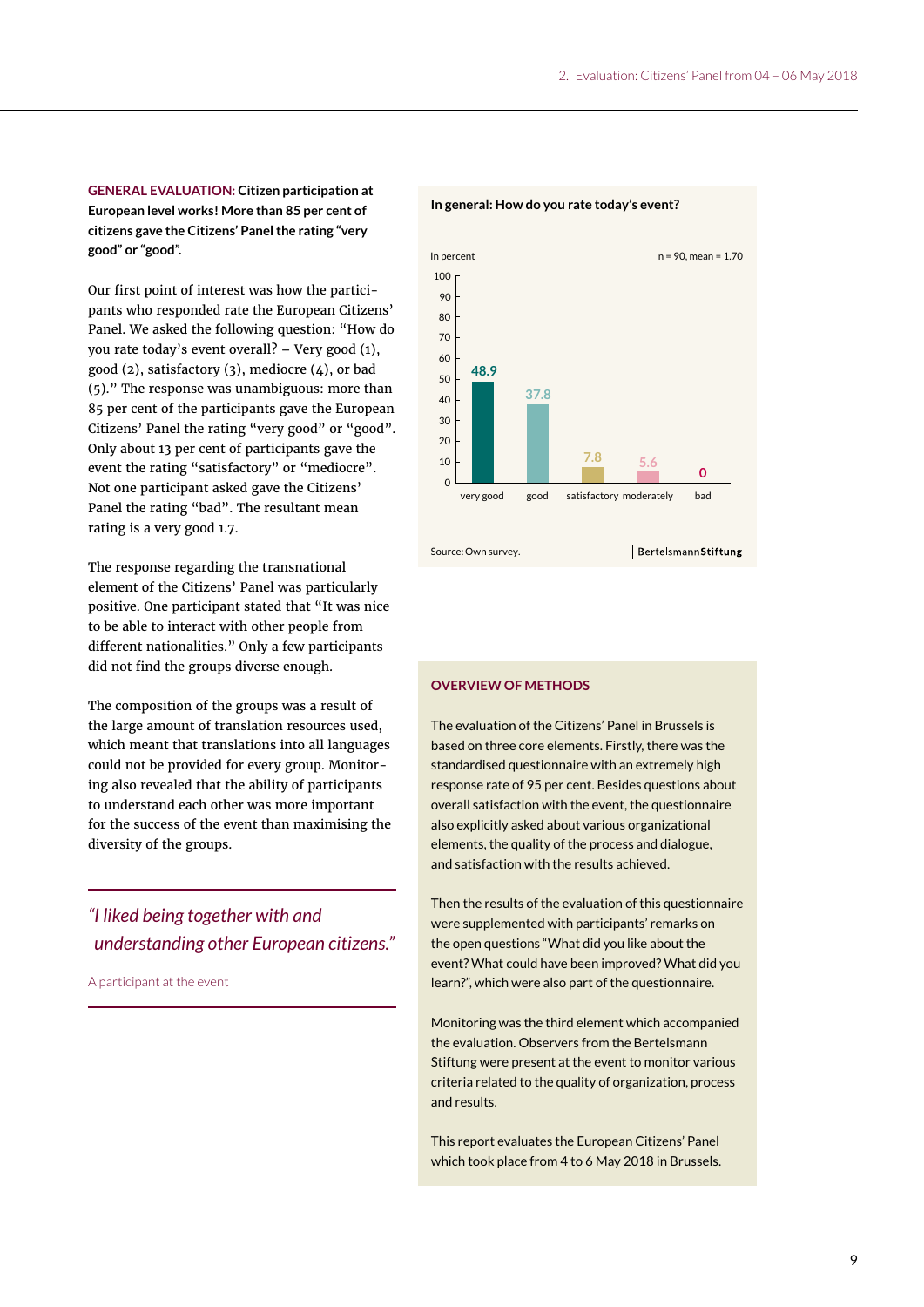**OVERALL EVALUATION: Citizen participation has a positive effect on society! An overwhelming majority of participants would recommend friends and relatives to take part in similar processes.** 

When participants were asked how likely they were, on a scale of 1 to 10, to recommend participation in a Citizens' Panel to a friend or relative, more than half of those polled answered with 10 (very likely). All other participants answered with values between 6 and 9 i.e. very high likelihood of recommendation. Only one participant stated that it was highly unlikely (1) that he would recommend taking part in a Citizens' Panel! The conclusion from this is that participants rate the event as a positive experience that they would recommend to their friends and relatives.





*"I'm proud to have participated in this event."* 

- *"I now understand more about how the EU works."*
- *"I will follow the Commission's work with greater engagement now."*

### Particpants at the event

Another significant successful outcome of the event is that participants were able to gain a better, more positive insight into the EU, its benefits and how it works. In combination with the impressively positive evaluation of the process, the participants have also become ambassadors for successful participation at EU level, and ultimately in the EU itself.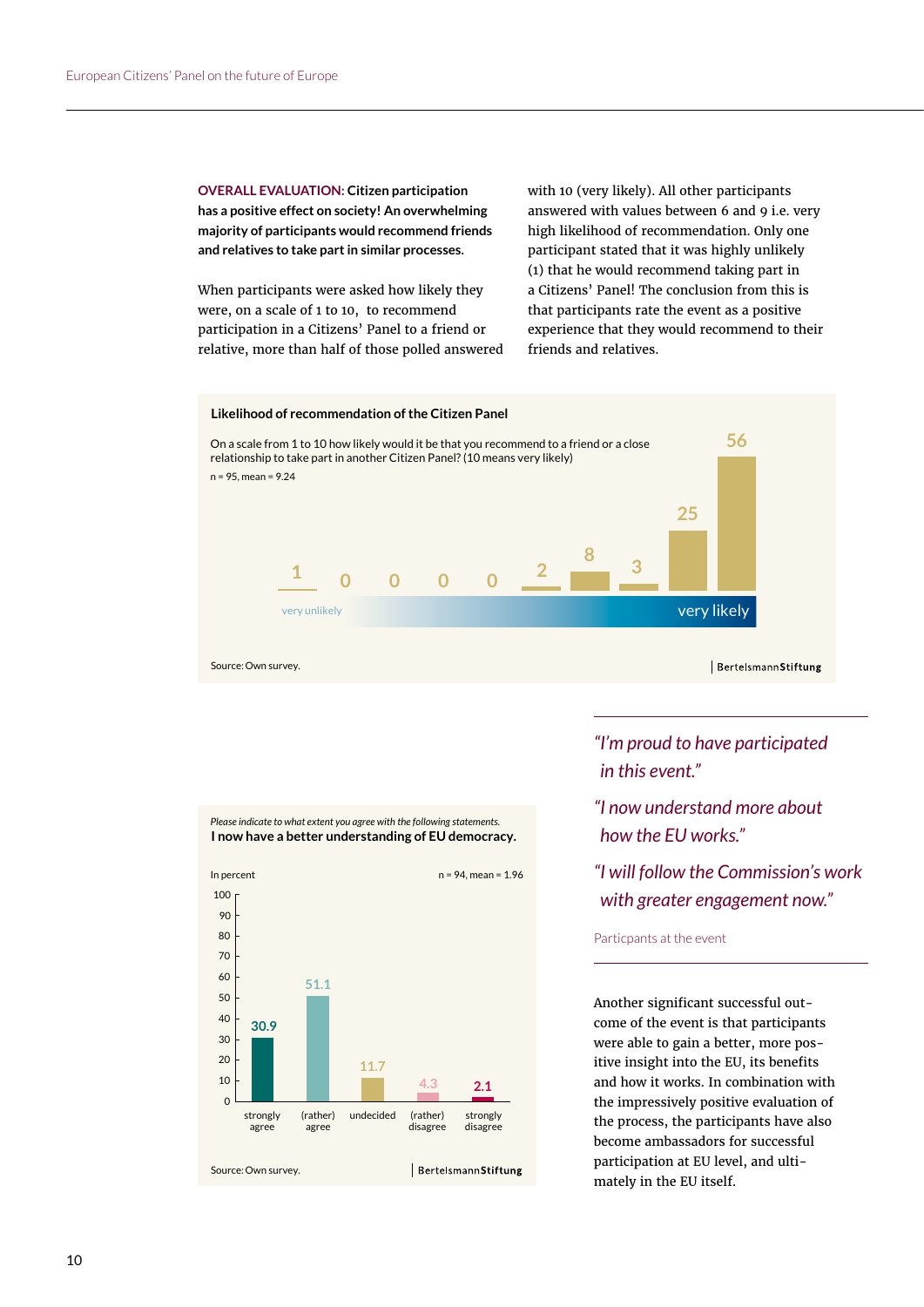**ORGANIZATIONAL QUALITY: High marks for the organization of the process – with room for improvement. Overall citizens' rating of organization was good or very good.** 

Organization of the Citizens' Panel was rated very positively and approvingly. Over 80 per cent of participants rate the organization of travel to the event as "very good" or "good". Considering that the invitation was at short notice and that some participants had to travel very long distances to get to Brussels, this is an impressive result. The methods used in the workshops were also well received. More than 80 per cent of all participants rated them as at least "good" (2).

Time pressure and high workload were the main reasons cited for criticism. Some participants wished there had been more more information in advance about the process and the EU. It was also noted that the generally tight schedule, for both the preparation and implementation of the event, sometimes created a tense, hectic atmosphere.

### **ORGANIZATIONAL QUALITY: Citizens appreciate marks of esteem – and notice if they are missing.**

The extremely positive ratings and the feeling of pride at having attended such an important event can also be attributed to the appreciation expressed by the moderators. There is clear evidence that, as a result of the emphasis placed on the ground-breaking character of this pilot event and the underlining of its significance by inviting a variety of speakers and moderators, the attitude of participants was very positive and committed. In particular, participants praised the use of "Sherpas" and translators, the appreciation shown by the moderators/presenters, and the reception on Friday. On the other hand, they were critical of the absence of translators in individual cases, very condensed working phases and the communal dinner on Saturday. These "soft" factors have a fairly significant effect on participants' satisfaction and the evaluation of events.



### *"An exceptionally good organization of such a big event."*

A participant at the event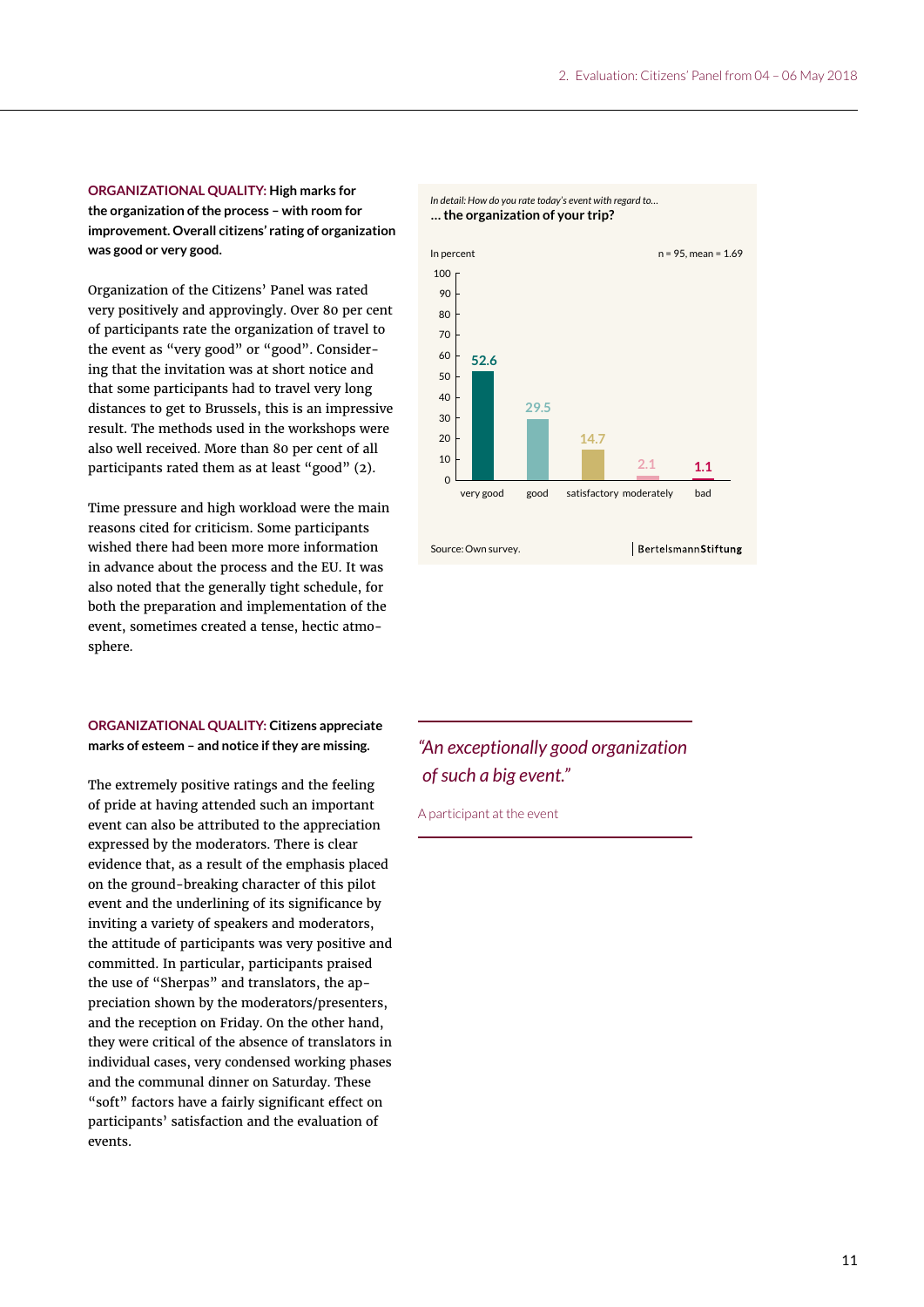

**… the translation within the working groups?** *In detail: How do you rate today's event with regard to…*



*In detail: How do you rate today's event with regard to…* **ORGANIZATIONAL QUALITY: Language is key – equal conditions for everyone are essential.**

> Translation services were an essential part of the event. As citizens from 27 different Member States were present, language barriers had to be overcome. The majority of participants rated translation services in both the plenary sessions and the working groups between 'very good' (1) and 'good' (2).

However, an uneven distribution of translators among participants was apparent in the evaluation of the process. Some participants who had no simultaneous translation or were not sufficiently proficient in English felt left out, and stated openly that they felt disadvantaged. The monitors also noticed that people who spoke little or no English and had no access to a simultaneous translation services took a much less active role in group discussions.

*"It's very convenient and great that translators were present during the discussions."* 

A participant at the event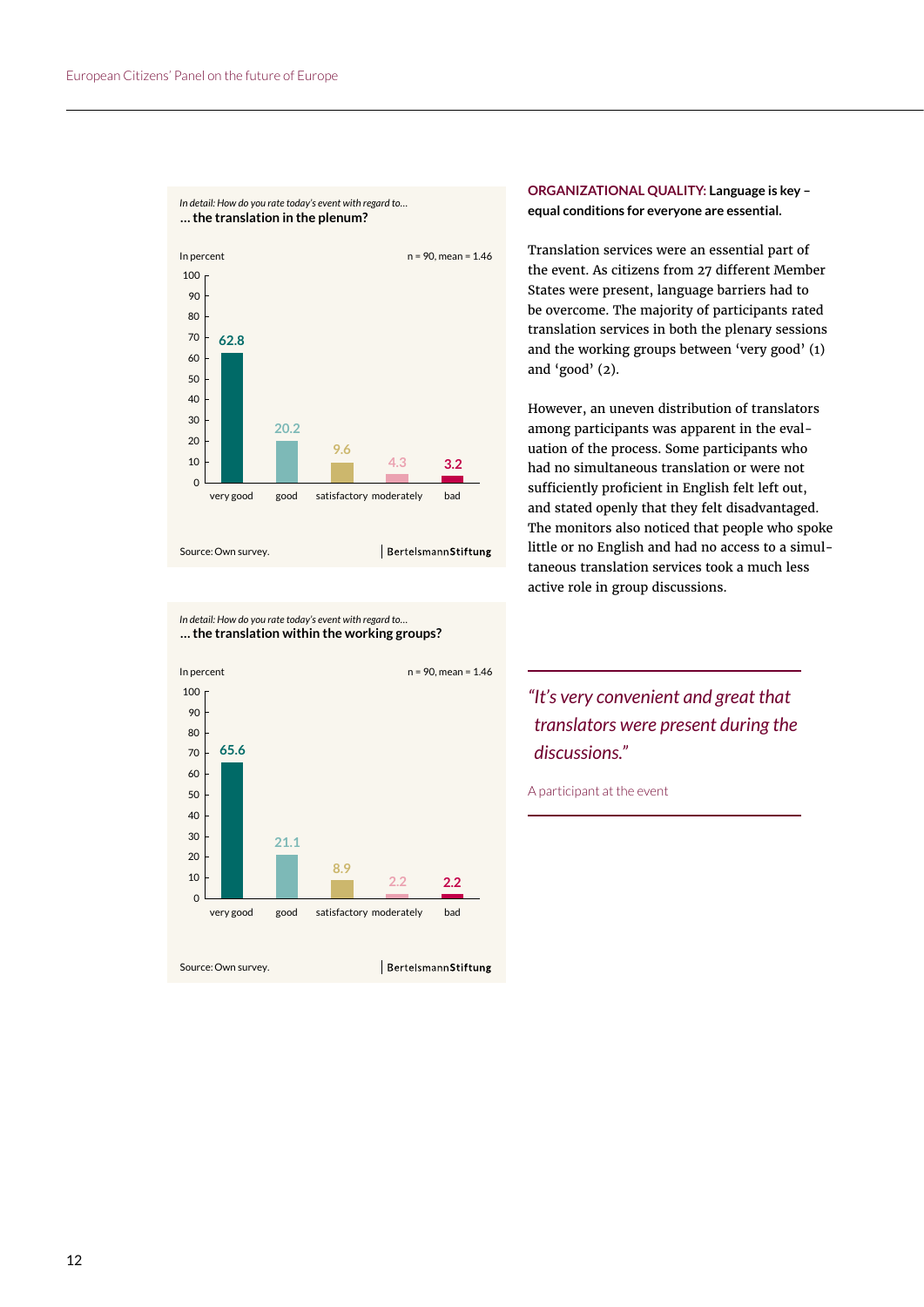**PROCESS QUALITY: The fair, open and respectful interaction between participants and organizers is a core element of the process. Participants attach particular value to mutual respect and trustful cooperation.** 

The quality of the overall process was rated very positively. General agreement with the statement that the participants treated each other with respect is especially prominent. More than 95 per cent of all participants "strongly" (1) or "rather" (2) agreed with this statement. This means that the atmosphere of the event was very positive and appreciative, a conclusion matched by what the monitors observed. The evaluation also demonstrates a great willingness to engage in dialogue, as shown by the high level of agreement with the statements that discussions were factual and comprehensible (90 per cent "strongly" (1) or "rather" (2) agreed), and the broad agreement with the statement that participants were prepared to compromise (89 per cent "rather" (2) or "strongly" (1) agreed). This correlates with the monitors' observation of discussions in the working groups. The conclusion from this is that the discussions were target-oriented. Objective, open communication between participants, and their willingness to compromise, are essential conditions for the achievement of good results.



### **The discussion was factual and comprehensible.** *Please indicate to what extent you agree with the following statements.*



### **The participants were prepared to compromise.** *Please indicate to what extent you agree with the following statements.*

## *"I liked the good spirit and professionalism." "Friendship, colleagueship, understanding"*

Participants at the event

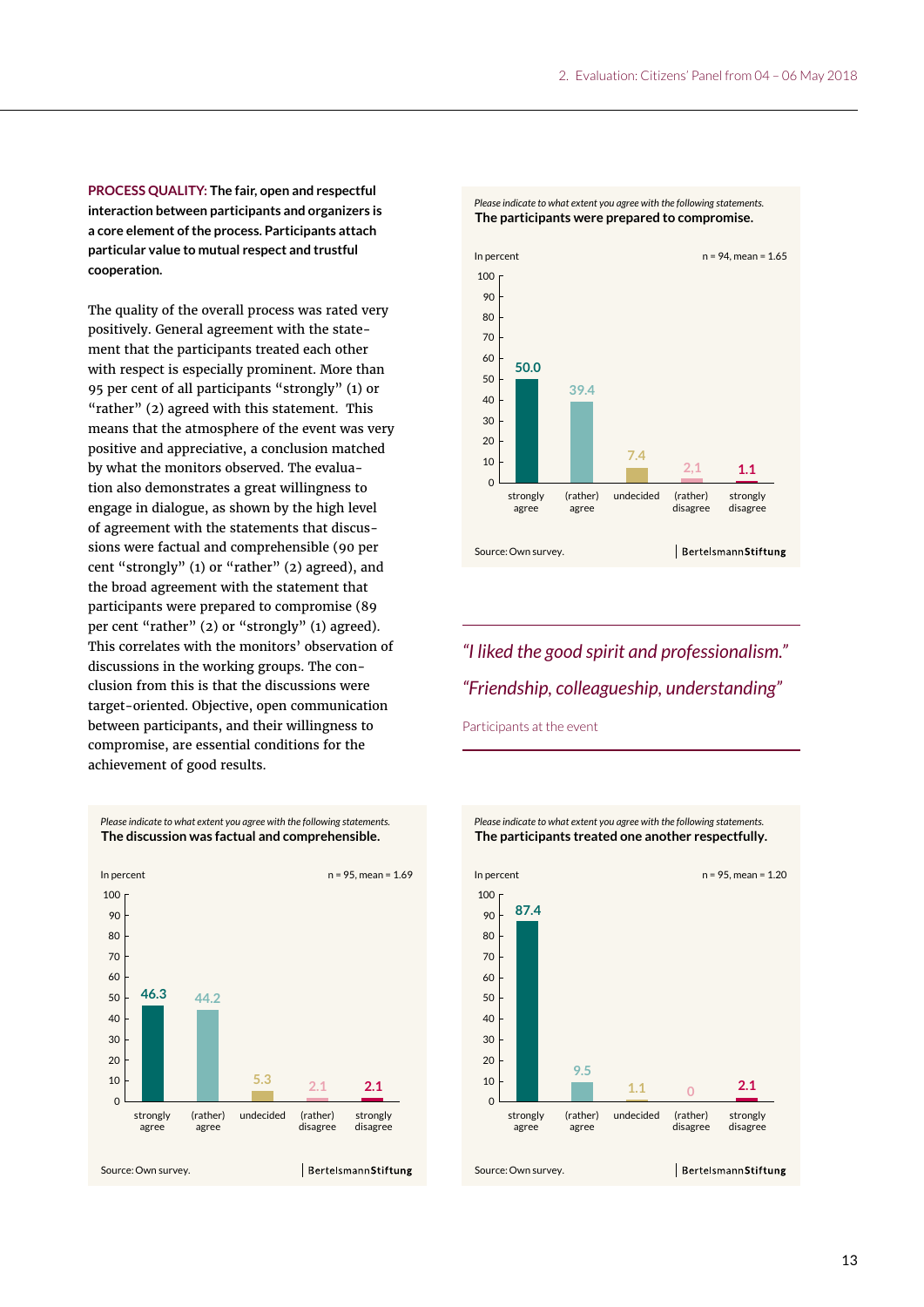

### **PROCESS QUALITY: Cultural diversity enriched the discussions**

Over 90% of participants saw cultural differences as an enrichment of the discussions. This correlates with objectively observed quality characteristics of the process.

All the discussions observed in both the plenary sessions and the workshops were productive and target-oriented. Cultural differences only became an obstacle when there was insufficient basic support for mutual understanding. This shows the significance of technical or personal resources to promote understanding.

## *"I very much enjoyed communicating with the representatives of other countries, to hear their opinions."*

A participant at the event



**PROCESS QUALITY: Clear communication and structure are particularly important in cross-lingual processes.** 

Linguistic differences can potentially lead to complications at transnational events. An overwhelming majority (95 per cent) of participants in the Citizens' Panel in Brussels "strongly" (1) or "rather" (2) agreed with the statement "Despite the many languages, we were able to communicate well with each other". This means that simultaneous translation in plenary sessions and language assistance in the working groups enabled the communication and exchange of content. Depending on the respective composition of the working group, various solutions were used, all of which were successful. Some groups agreed to use English as their common working language; in other groups, language barriers were overcome with the help of whisper translators or simultaneous translation as used in plenary discussions.

However, it was also evident that any uncertainties about the process and its role were increased by the language barrier, although this was on an individual level rather than country-specific.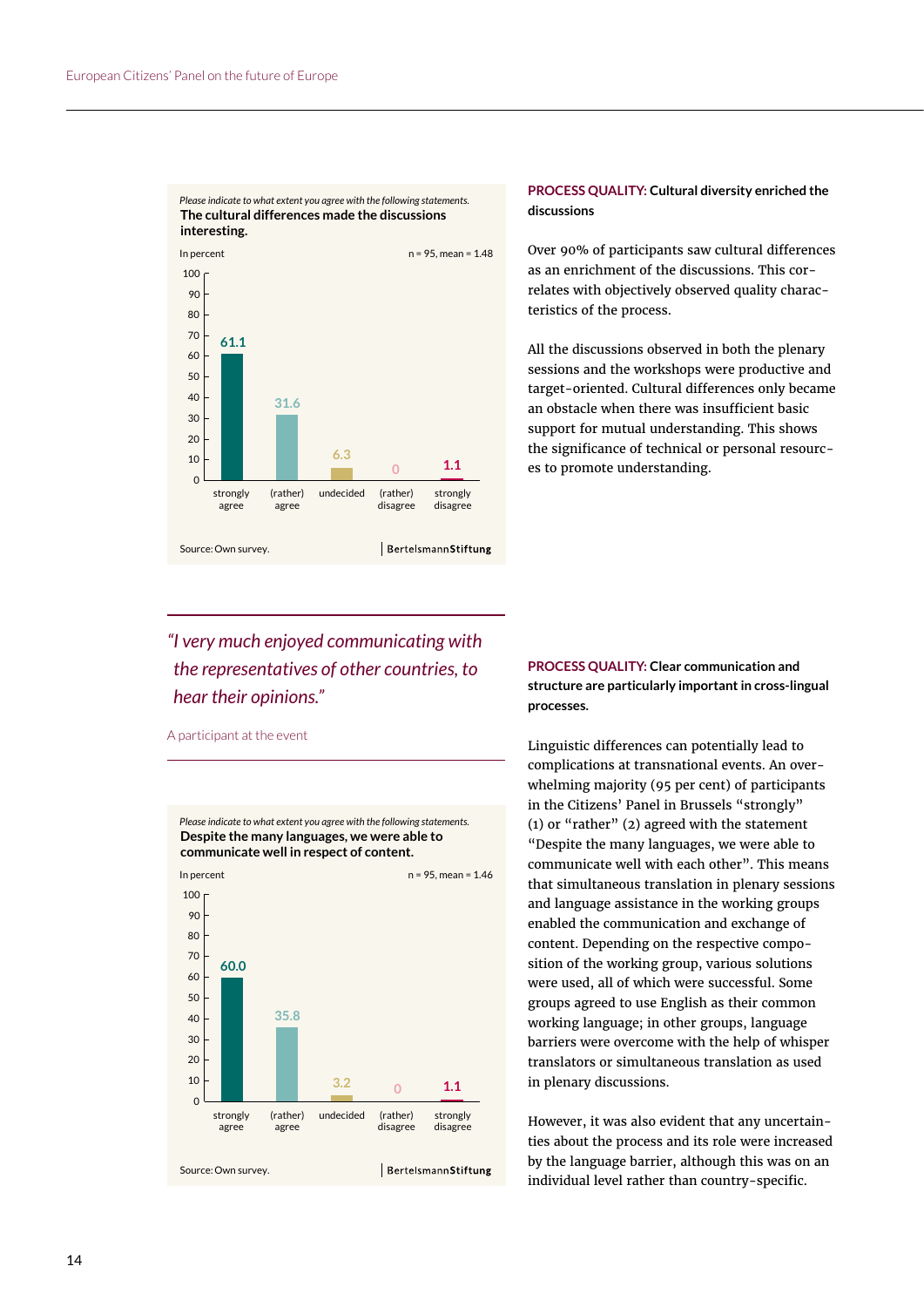**RESULT QUALITY: The the majority of participants are satisfied with results despite the high input of effort.**

The great majority of participants see the effort and results of the process as proportionate. The citizens consider that their participation has improved the quality of the questionnaire. It is also evident that the questions formulated differ from the conventional questions asked elsewhere, for example in "Eurobarometer". This highlights the citizens' influence on the questionnaire and emphasizes the participatory footprint of the process. The set objective – to design a questionnaire "by citizens, for citizens" – has therefore been achieved.

*"To understand how the EU institutions work and the opportunity to share views on issues topical for me."* 

## *"I found out more about the cooperation at a high and transnational level."*

Participants' responses to the question: "What did I learn?"

*In detail: How do you rate today's event with regard to…* **… the results achieved?** In percent  $n = 90$ , mean =  $1.89$ 100 90 80 70 60 50 **43.3 35.6** 40 30 **17.8** 20 10 **<sup>0</sup> 3.3**  $\overline{0}$ very good good satisfactory moderately bad BertelsmannStiftung Source: Own survey.



**The effort put in and result that came back are well**  *Please indicate to what extent you agree with the following statements.*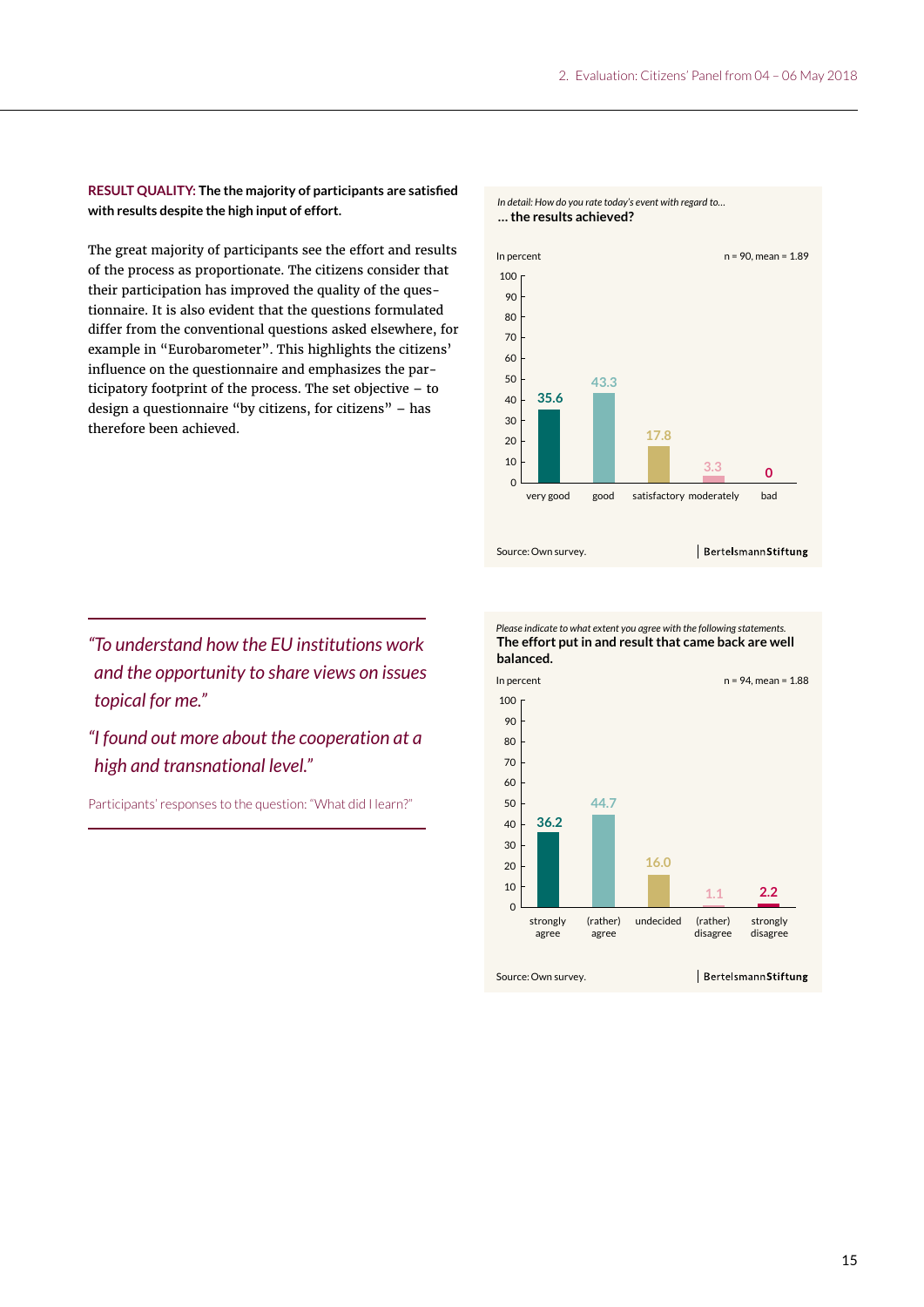

**The online-questionnaire of the Commission will be better due to today's event.** *Please indicate to what extent you agree with the following statements.*

**I very well understand how the results of the event will be used.** *Please indicate to what extent you agree with the following statements.*



The evaluated responses clearly show that the participants are satisfied with the results achieved. Almost 80 per cent (79 per cent) rated the event as "very good" (1) or "good" (2) with regard to the results achieved. The participants are not only satisfied with the results, but also feel that there is a good balance between results achieved and effort required. Around 80 per cent "strongly" (1) or "rather" (2) agree with this statement. In addition, over 85 per cent of all participants "rather" (2) or "strongly" (1) agree with the statement that the online questionnaire will be better due to the Citizens' Panel event. To summarize these three statements, it can be said that participants were satisfied with the results achieved.

Overall the communication worked: The majority of the participants (around 80%) were aware of how the results of the event would be used later.

However at least some participants would have liked more clarity concerning the aim of the event and what will happen with the results. There is room for improvement.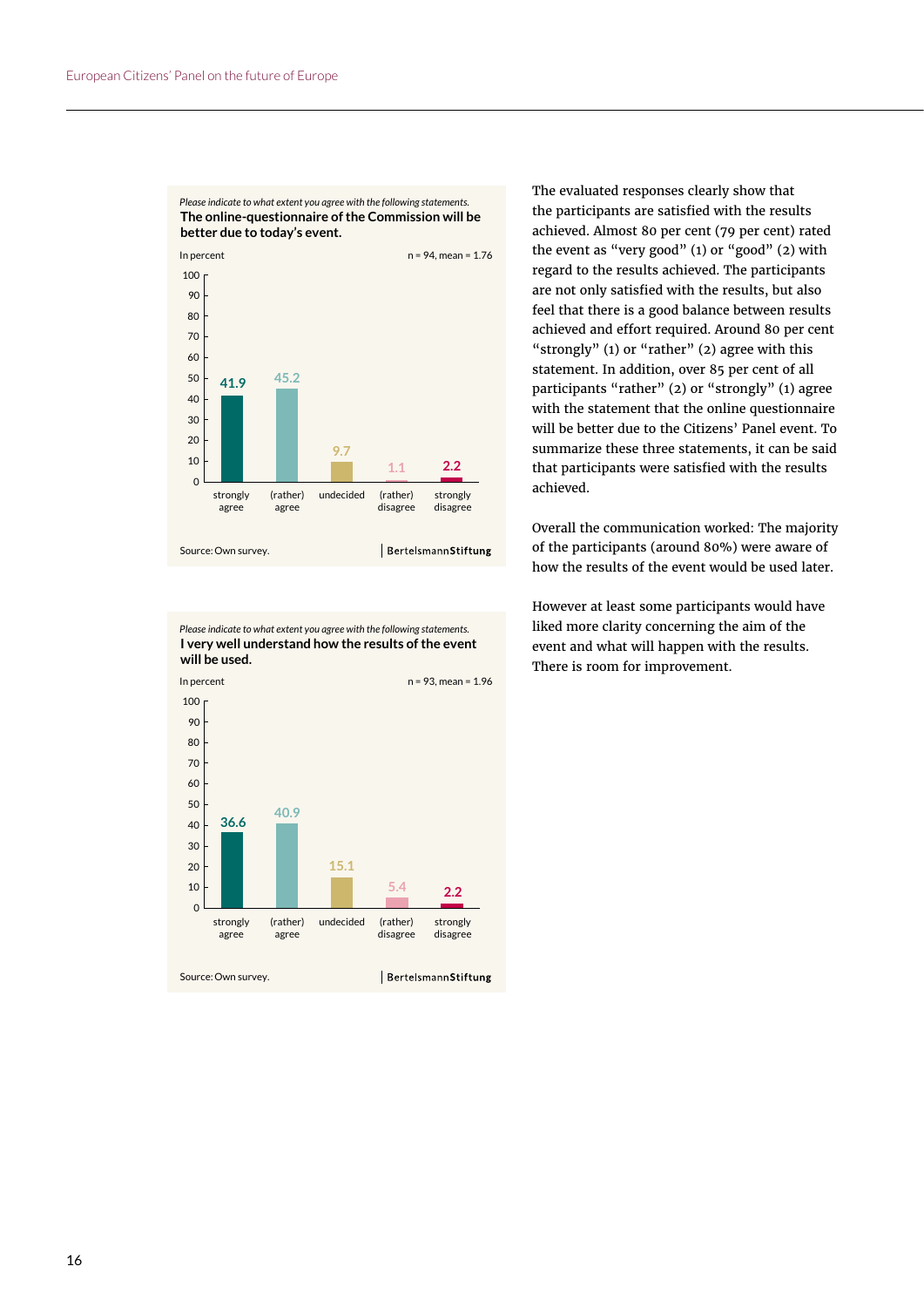**RESULT QUALITY: Citizen participation strengthens the EU's reputation! Over 80% of citizens who attended the event say they now view the EU more positively than before. There is also increased understanding of policymaking processes at EU level.**

One particularly positive outcome of the event is its sustained impact. More than 80 per cent of all participants "rather" (2) or "strongly" (1) agreed with the statements "I now have a better understanding of EU democracy" and "Today's event has influenced my view on the EU positively". This means that participation in events such as the Citizens' Panel makes the EU more tangible for its citizens. Firstly, such events generate a better understanding of the European Union and its democratic processes; secondly, they generate trust, because they give citizens an insight into the workings of the EU which were previously unclear. These findings are highly significant for the promotion of long-term confidence and trust in the EU, which is also confirmed by participants' free-format remarks.



**I now have a better understanding of EU democracy.** *Please indicate to what extent you agree with the following statements.*

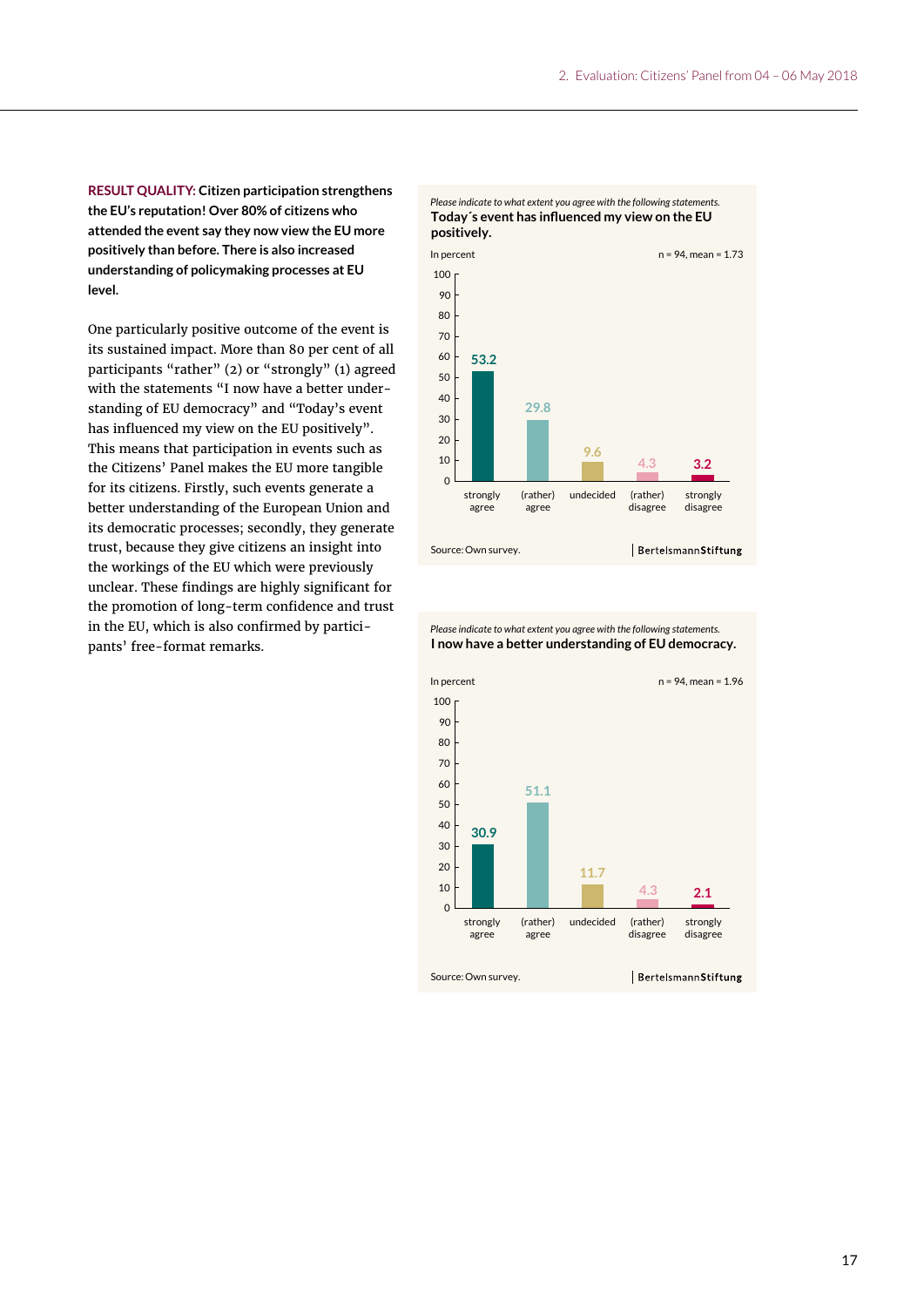# 3. Five conclusions drawn from the first European Citizens' Panel

**More participation is needed rather than simply better communication: successful deliberative democracy at EU level.**

The first European Citizens' Panel delivered convincing proof that new forms of dialogue-based democracy can be used successfully at the European level and in EU institutions. The results of the evaluation demonstrate the added benefits of this event for participating citizens and policymakers in Brussels alike. The Citizens' Panel strengthened the citizens' identification with the EU, while European institutions gained meaningful insights into public opinion resulting from the intensive discussions and reflections of a cross-section of European citizens.

On their own, formats such as the Citizens' Panel do not resolve the fundamental problem: giving citizens a greater participative say in European policymaking. However, they are one of many possible ways of preventing the further disconnect of citizens from European politics and policymaking. Basically, it is a matter of shifting the question from "How do we improve the EU's communication (and its success)?" to "Besides the existing forms, how else can we enable citizens to participate more in policymaking?"

**Good expectation management is the key to success – based on more knowledge about participation** 

When the participants from all around Europe set off on their journey to Brussels, they had only a very vague idea of what the term European Citizens' Panel meant. This was also the first time that so many citizens selected at random had met in Brussels to formulate new ideas

together and voice their opinions on European politics. Viewed realistically, the expectations of the participating citizens were rather hazy – and very diverse. However, expectations within the EU institutions were equally heterogeneous.

There is still very little experience with deliberative political formats, and movers, shakers and policymakers know too little about participatory instruments that go beyond traditional established forms. This is hardly surprising, and it does not necessarily represent an obstacle to trying out, introducing or even establishing new forms of participation. However, it shows very clearly that more education about new dialogue-based forms is required – not only in political circles, but also among (participating) citizens. A firm knowledge base must be established. Only when a clear expectation management system is in place before and during the process will it be possible to utilise all aspects of a participatory format.

**Innovative forms of participation enhance European democracy and must be embedded in existing institutional arrangements**

As the proverb says, one swallow doesn't make a summer, the same applies to new forms of participation. One Citizens' Panel does not make the European Union more participative and more democratic. However, it is a step in the right direction.

In recent years, an rich variety of new dialoguebased forms of participation have emerged in various democratic states. In a few cases (see Ireland), Citizens' Juries or other forms of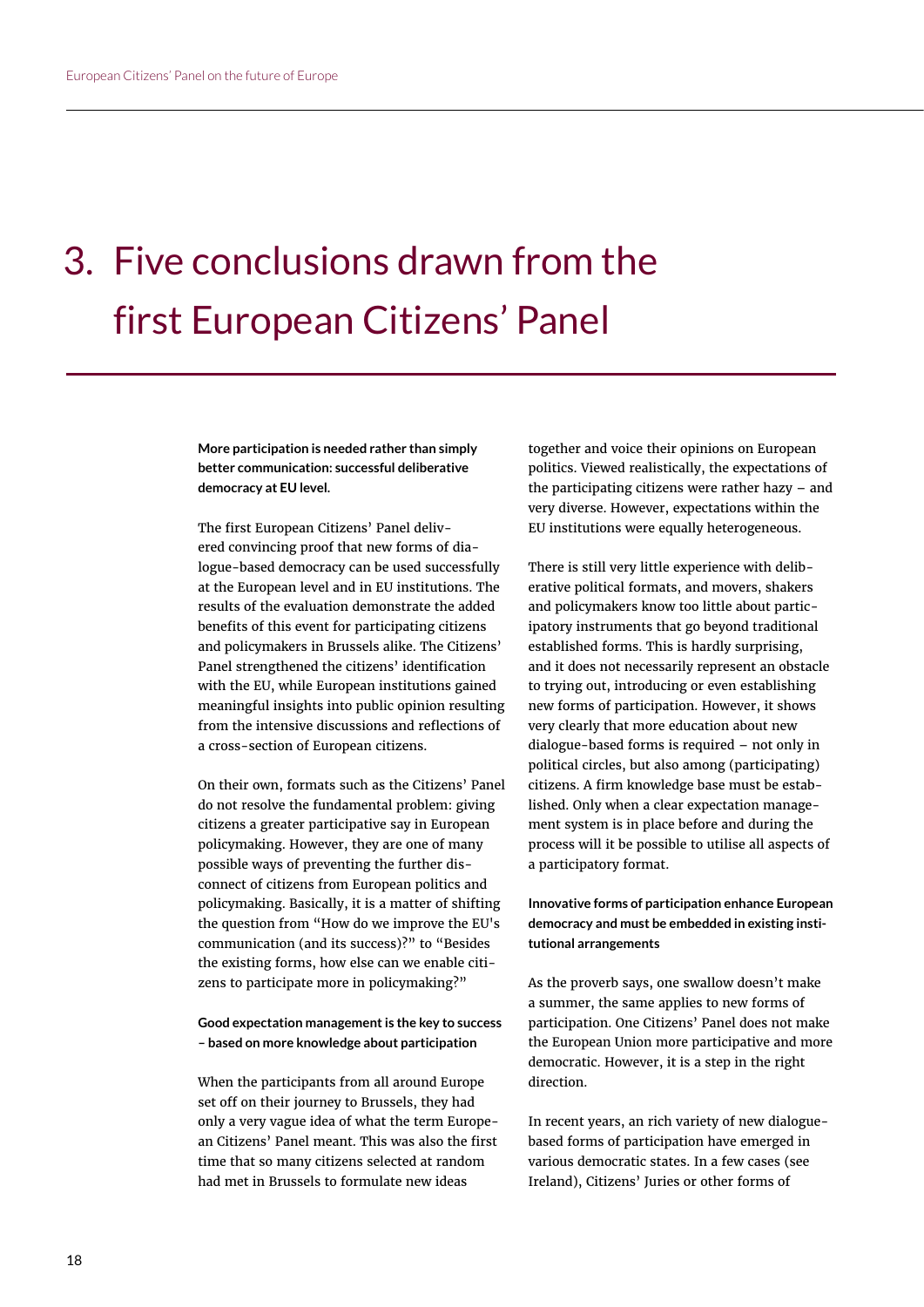participation were connected directly to existing institutions. Instead of discussing opposing standpoints of representative and direct democracy and falling back on old lines of argument, a lively and diverse democracy can succeed by connecting representative, direct-democracy and other new dialogue-based elements and institutions.

These examples show that new forms of participation for citizens only have a chance of success if they are embedded in existing institutional networks and linked with traditional forms. This also applies for the integration of specific communication strategies. Citizen participation is an addition to traditional forms of democracy and and demands additional public relations. For the EU, this means that the development of new participatory forms must not be regarded as an alternative concept to traditional political models. Only when actual political movers, shakers and policymakers recognise the additional benefits of dialogue-based citizen participation and communicate accordingly, it will be possible to exploit its full potential and improve policymaking.

### **Identification of ideal situations for dialogue-based formats required**

Citizens' Forums, Citizens' Juries or Citizens' Panels – whatever the exact name given to new citizens' participation formats, they are suitable for use in a wide variety of situations and topics. Especially in recent years, citizen participation has proved itself equally useful and successful in both complex technical matters as well as controversial social and ethical questions. What is successful on the local, regional or national level can also succeed at European level.

Nevertheless, there are numerous additional challenges in Brussels, such as complex EU policymaking decision processes, different political traditions in Member States, heterogeneous cultures of participation, or simply general cultural diversity. The first step is therefore to carefully analyse which situations might offer scope for new forms of citizen participation to benefit the wider political process. Clarity is required regarding the topics and institutions to which

citizen participation may successfully offer new access to shaping political developments.

### **Trust in dialogue-based forms develops through first-hand experience and involvement**

Dialogue-based forms of participation require courage both from participants, as they are entering unknown territory, and from politicians, because every participatory process can develop its own dynamics. In the past, courage was often simply a product of necessity in many countries. Citizens become disenchanted with politics, political decisions lead to mass protests, societies become divided. In many cases, new forms of citizen participation were tested and implemented under pressure. Raising awareness – particularly in official circles and government ministries – that these new forms of access work, takes time and patience.

New participation forms and formats will also develop in the EU and its institutions. Changing and improving the participation architecture will be a chance for the EU to make "Europe for citizens" a more tangible term. However, politicians, officials and many representatives of organised civic society will not develop trust in these new forms of dialogue-based participation until they had the opportunity to experience such processes at first hand. Trust is created by one's own experience and involvement – there is no difference between participating citizens and observers from the political elite.

### **Imprint**

© October 2018, Bertelsmann Stiftung, Gütersloh

Bertelsmann Stiftung Carl-Bertelsmann-Straße 256 33311 Gütersloh, Germany www.bertelsmann-stiftung.de

**Responsible** Dr. Dominik Hierlemann

### **Authors**

Dr. Dominik Hierlemann Dr. Christian Huesmann

**With the help of** Cyrill Otteni

**Copyediting / Translation** Jessica Thamm, NATIVES GmbH & Co. KG, Bielefeld

**Photography Credits** Dr. Dominik Hierlemann

**Graphic Design** Markus Diekmann, Bielefeld

**Printing** Matthiesen Druck, Bielefeld